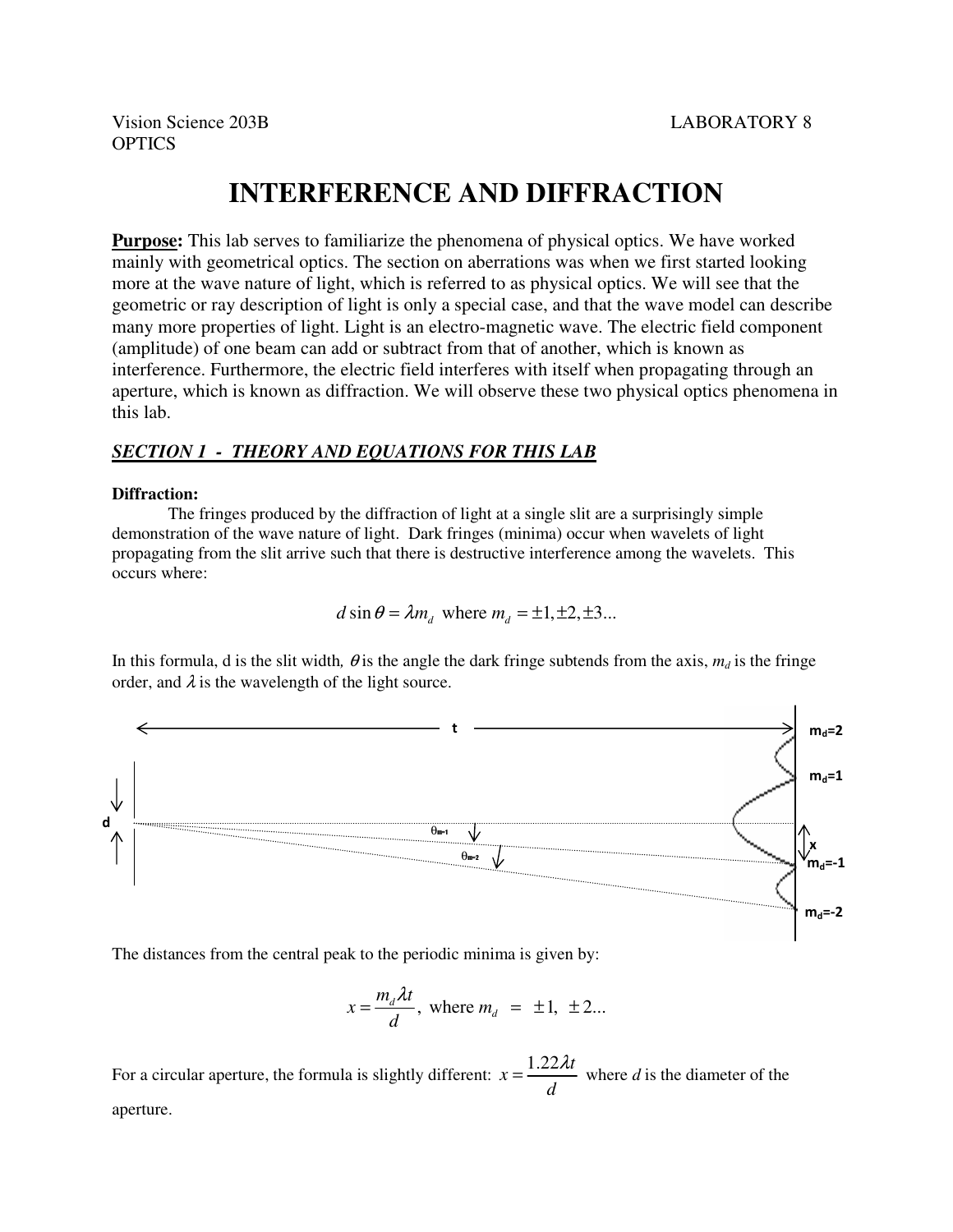#### **Interference:**

 When a coherent light source illuminates two slits in the manner of the famous experiment of Thomas Young the two spherical waves emerging from the slits interfere with each other to form a symmetrical pattern of varying intensity. This can be seen on a screen as an alternating pattern of bright and dark fringes. The bright interference fringes occur where:

$$
h\sin\theta = \lambda m_i
$$
, where  $m_i = 0, \pm 1, \pm 2, \pm 3...$ 

In this formula, *h* is the separation between the two slits and the other variables have the same meanings as in the formulae for diffraction. The two sets of formulae are very similar as diffraction is just more interference at a different scale. Since the angles that the fringes subtend with the optical axis are very small, we may safely use the small angle approximations:

$$
\tan\theta \approx \theta
$$

The distance on the screen  $(x)$  from a given interference maxima to the central maximum is then:

$$
x = \frac{m_i t \lambda}{h}
$$

Where *x* is measured in mm,  $\lambda$  is in  $\mu$ m, *h* is in mm, and *t* is in m.

#### **Combined Diffraction and Interference:**

In the lab, the double-slit apertures are comprised of two slits that have a fintie width (otherwise no light would get to he screen). Because of this, the double slit interference patterns contain effects of diffraction caused by each slit aperture. The combined effect is a fine double slit pattern, whose overall intensity is modulated by the diffraction patter of a single slit. The folloowing figure shows the combined pattern. The peaks casue dby interference are labeled  $m=0,+/-1...$  and the minima caused by diffraction are labeled  $m_d$ =+/-1, +/-2…..

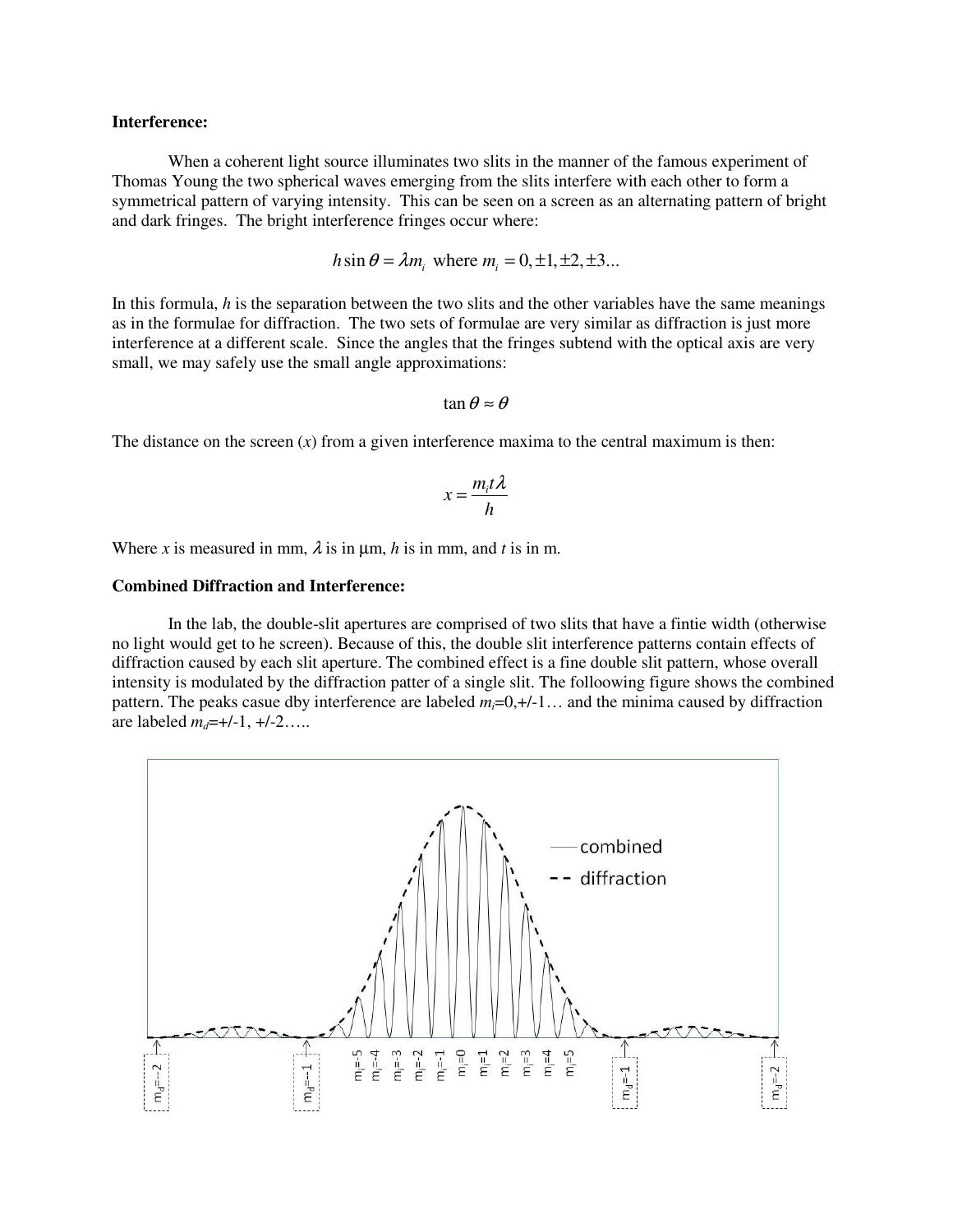## *SECTION 2 - DIFFRACTION AND INTERFERENCE DEMONSTRATIONS*

## **Procedure 2.1**

- 1. Place the slide with the single slits in the slide holder and then place this on the optical bench.
- 2. Mount the He-Ne laser on the optical bench 20cm from the slide.
- 3. Tape a piece of paper to the wall for an image screen, positioned so that the laser light will fall near the top.
- 4. Direct the laser beam through the single slit marked 0.16mm (w=0.16mm). You will observe a diffraction pattern formed on the wall. Measure the slit to screen distance. Keep this distance throughout the entire experiment. If you move the apparatus, then re-measure t.
- 5. Using a steady hand and a fine pencil, mark the location of the central peak, then mark the locations of the minima in the diffraction pattern on either side of the peak, up to the highest order that you can reliably see (ie.  $m_i = +/-10$ ). Measure the distance between the last minima on either side of the central peak. Divide this distance by two times the order of the last minima to get the average fringe spacing (ie if you measured the distance between the minima for  $m_i = +/-10$ , then divide the total distance by 20). Use this value to calculate the wavelength of the laser.
- 6. Label your drawing with the slit width and slit to screen distance.
- 7. Move your paper higher up on the wall to provide a blank area for the next demonstration. Repeat steps 4 6 using  $d=0.08$ mm.

| Demo | t (distance to wall) | d (slit width)     | Avg fringe spacing   $\theta$ for m <sub>d</sub> =1 $\pm$ | $\lambda$ for m <sub>d</sub> =1 |
|------|----------------------|--------------------|-----------------------------------------------------------|---------------------------------|
|      |                      | $0.16$ mm          |                                                           |                                 |
|      |                      | 0.08 <sub>mm</sub> |                                                           |                                 |

*Questions:* 

- *What happened to the fringes when you decreased the slit width? Was there any change in the spacing of the diffraction minima, the width of the extrema, or the intensity of the bright fringes?*
- *The HeNe laser emits a wavelength of 632.8 nm. How accurately were you able to compute the wavelength? This is a practical way to double check your measurements*

$$
\%error = 100 \left| \frac{\lambda - \lambda_{measured}}{\lambda} \right|
$$

## **Procedure 2.2a**

- 1. Move your paper up to provide a blank imaging area, or put a new piece of paper on the wall if necessary.
- 2. Replace the single slit slide with the double slit slide. Direct the laser beam through the double slit labeled .08/.5 (so d=0.08mm, and h=0.5mm). A combined interference-diffraction pattern will appear on the screen. The combined pattern is afine double-slit interference pattern, modulated by a broader single-slit diffraction pattern.
- 3. Using a steady hand and a fine pencil, mark the locations of as many maxima in the fine fringe pattern that you can reliably identify within the central lobe of the distribution. Measure the total distance between the outermost peaks and compute the peak spacing. Record this value in the table on the next page.
- 4. Now repeat step 5 from the Procedure 2.1 to measure the minima in the broader diffraction pattern generated by the finite slit width.
- 5. From each of these average spacings, calculate the wavelength of light of the He-Ne laser.
- 6. Label your drawing with the slit width, slit separation and slit to screen distance.
- 7. Move or replace your image screen as necessary, and repeat steps 3 7 using the double slit slides labeled .08/.25 (so d=0.08mm and h=0.25mm), .04/.5 (so d=0.04mm and h=0.5mm), and .04/.25 (so d=0.04mm and  $h=0.25$ mm).